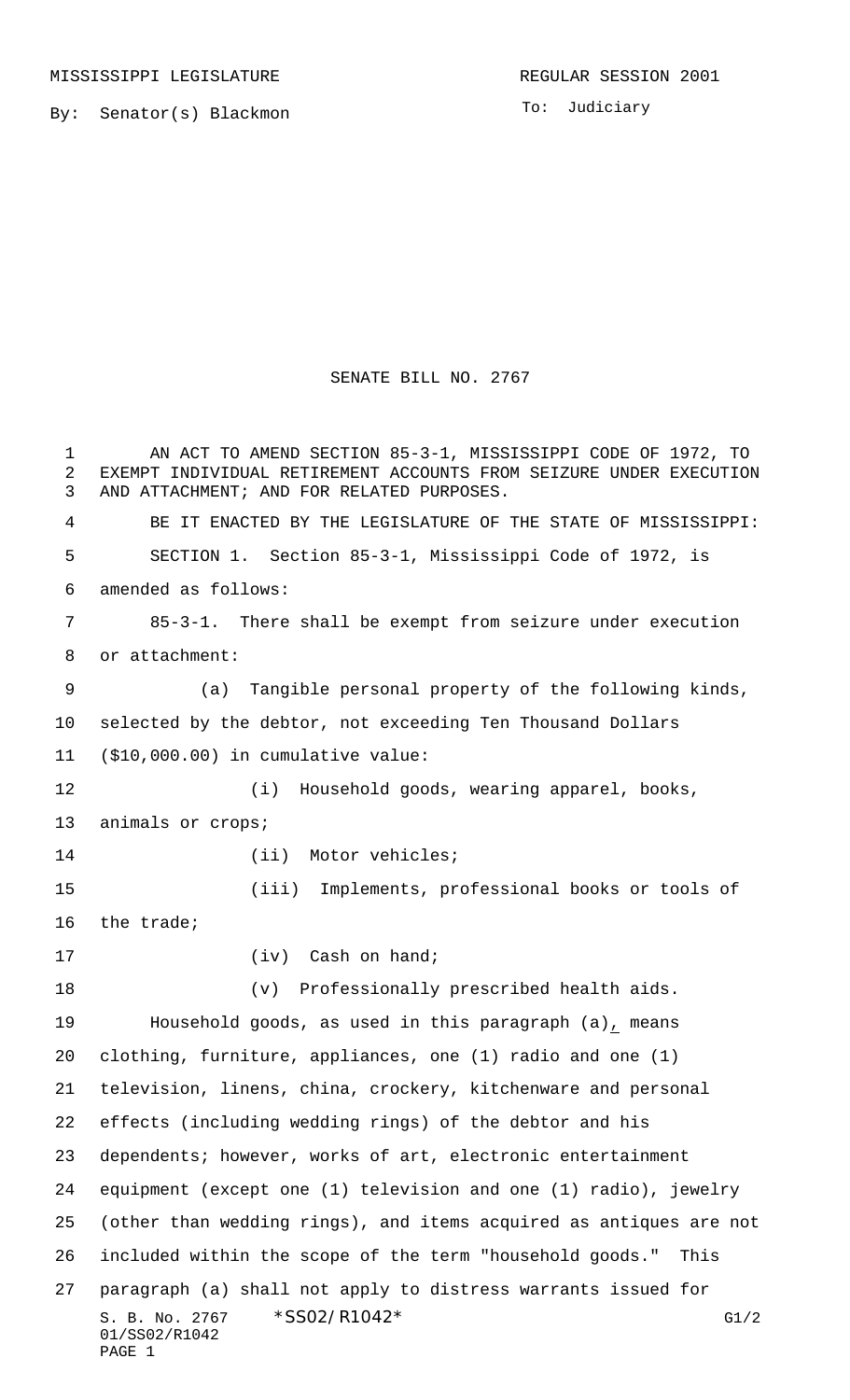collection of taxes due the state or to wages described in Section 85-3-4.

 (b) (i) The proceeds of insurance on property, real and personal, exempt from execution or attachment, and the proceeds of the sale of such property. (ii) Income from disability insurance. (iii) Payment under a stock bonus, pension, profit-sharing, annuity, or similar plan or contract on account of illness, disability, death, age or length of service, to the extent reasonably necessary for the support of the debtor and any dependent of the debtor, unless: A. Such plan or contract was established by or under the auspices of an insider that employed the debtor at 41 the time the debtor's rights under such plan or contract arose; B. Such payment is on account of age or length of service; and C. Such plan or contract does not qualify under Section 401(a), 403(a), 403(b), 408 or 409 of the Internal Revenue Code of 1954.  **\* \* \*** (c) All property in this state, real, personal and

 mixed, for the satisfaction of a judgment or claim in favor of another state or political subdivision of another state for failure to pay that state's or that political subdivision's income tax on benefits received from a pension or other retirement plan so used in this paragraph (c), "pension or other retirement plan" includes:

 (i) An annuity, pension or profit-sharing or stock bonus or similar plan established to provide retirement benefits for an officer or employee of a public or private employer or for a self-employed individual;

S. B. No. 2767 \* SS02/R1042\* 01/SS02/R1042 PAGE 2